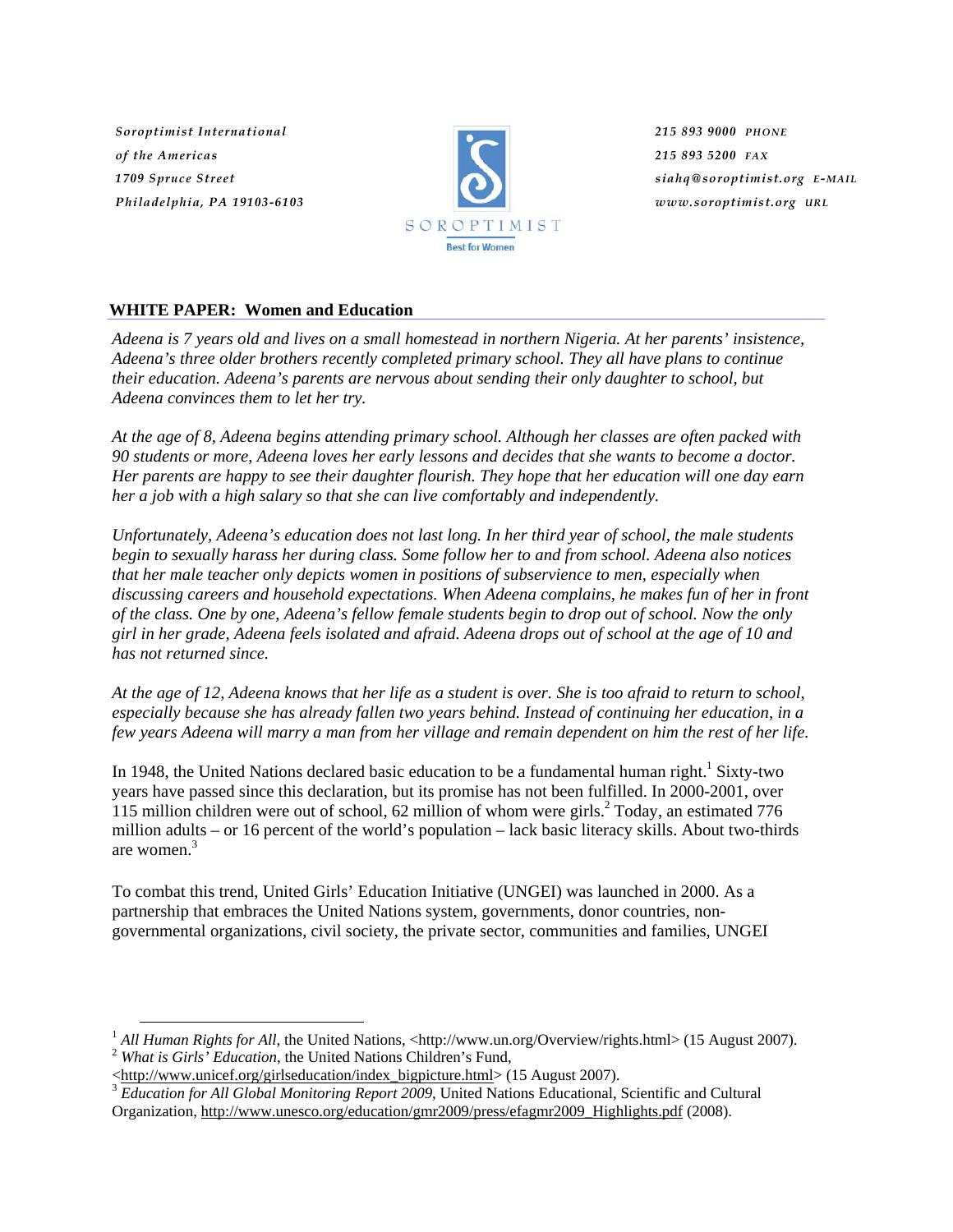assists national governments to fulfill their obligations towards education and gender equality for all children, boys and girls alike. $4$ 

UNGEI's mission is primarily driven by Millennium Development Goals (MDG): 2: Achieve Universal Primary Education with the target to "ensure that all boys and girls complete a full course of primary schooling," and MDG 3: Promote Gender Equality and Empower Women with the target to "eliminate gender disparity in primary and secondary education preferably by 2005, and at all levels by 2015."5 According to the 2010 Education for All Global Monitoring Report, however, the Millennium Development Goals will not be met by the targeted year of 2015.<sup>6</sup>

On a positive note, in the intervening 10 years since UNGEI was founded, many more girls are accessing education. According to current estimates by the United Nations Educational, Scientific and Cultural Organization (UNESCO), the number of children out of school has dropped to 75 million, and the proportion of girls among those out of school had also decreased by two-thirds to 55%.

Despite these achievements, there is still cause for concern. The aftershock of the global financial crisis continues to deprive children in the world's poorest countries of an education.<sup>7</sup> A combination of slower economic growth, rising poverty and budget pressures could continue to erode the gains of the past decade. $8$ 

While exclusion from education is not the only form of gender inequality, it is closely linked to all others. Without access to education, disadvantages faced by all women in a gender-biased world increase. An unschooled woman is even more likely to live in poverty, become infected with HIV/AIDS, and die in childbirth than a schooled woman.<sup>9</sup> An unschooled woman's children are more than twice as likely to die or be malnourished than children of mothers who have secondary or higher education.<sup>10</sup> By contrast, access to education results in the reduction of infant, child and maternal mortality and increased social and economic participation. According to the United Nations' Educational, Scientific and Cultural Organization (UNESCO), girls' education remains "the best investment for reducing poverty, improving health and ensuring social well-being."<sup>11</sup>

The importance of educating girls has not gone unnoticed. Throughout the  $20<sup>th</sup>$  century, international organizations made numerous efforts to ensure that early education was provided to all. The most significant of such attempts were the United Nations' Convention on the Elimination of all Forms of Discrimination against Women (CEDAW, 1979) and the Convention on the Rights of the Child (CRC, 1989), which contained "mutually reinforcing principles to ensure protection and fulfillment of the rights of girls and to end gender discrimination."<sup>12</sup> Together, these Conventions

<sup>11</sup> *All for Girls' Education*!, United Nations Educational, Scientific and Cultural Organization, <http://portal.unesco.org/education/en/ev.php-

 <sup>4</sup> Cheryl Gregory Faye. *The real girl power.* The United Nations Girls' Education Initiative. www.ungei.org/news/usa\_2093.html <sup>5</sup> Ibid.

<sup>6</sup> *Reaching the marginalized: 2010 GMR Report.* Right to Education Project. United Nations Educational, Scientific and Cultural Organization. (January 2010). www.right-to-education.org/node/743  $<sup>7</sup>$  Ibid.</sup>

<sup>8</sup> Ibid.

<sup>&</sup>lt;sup>9</sup> "The Power and Promise of Girls' Education" (2005), Save the Children: pages 11-13. Accessed at  $<$ http://www.savethechildren.org/publications/mothers/2005/SOWM\_2005.pdf> (15 August 2007). $^{10}$  Ibid. page 4.

URL\_ID=14091&URL\_DO=DO\_TOPIC&URL\_SECTION=201.html> (15 August 2007).

<sup>&</sup>lt;sup>12</sup>The elimination of all forms of discrimination and violence against the girl child, United Nations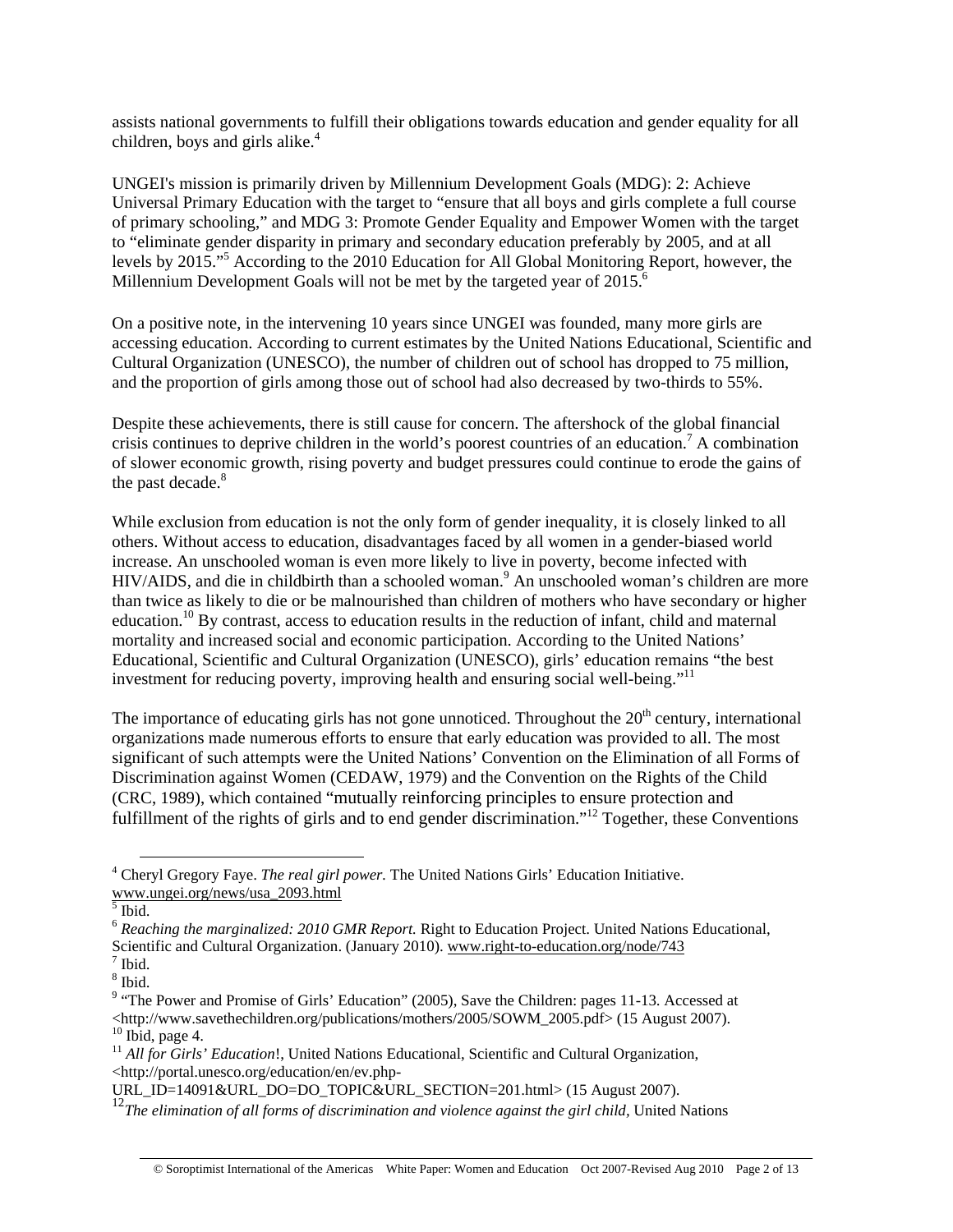established the international legal framework necessary to enforce the rights of women and girls around the world.<sup>13</sup>

Undeniably, legal frameworks such as the ones mentioned above, have been very helpful in overall efforts to reduce the total number of out-of-school children worldwide. In 2006, primary school enrollment in developing countries reached 88 percent on average, up from 83 percent in 2000.<sup>14</sup> Yet increases do not ensure that the goal of gender parity is met. In 2006, of the 176 countries with data, 59 had achieved gender parity in both primary and secondary education—20 countries more than in 1999.15 At the primary level, about two-thirds of countries had achieved parity. However, more than half the countries in sub-Saharan Africa, South and West Asia and the Arab States had not reached the target.<sup>16</sup> Only 37 percent of countries worldwide had achieved gender parity at secondary level.<sup>17</sup> Moreover, only a projected 16 percent of countries without gender parity as of 2005 stand a chance of achieving it by  $2015$ .<sup>18</sup> The sobering reality is that more than 60 million girls worldwide are denied the basic human right of an education, while millions of others receive an education inferior to that received by boys.<sup>19</sup>

## **Why Education?**

The benefits of education have been well-established: access to quality education results in the social and economic advancement of children, their families and their communities.<sup>20</sup> These benefits are particularly advantageous for women, who already comprise a disadvantaged social group by virtue of their gender. However, equally crucial to the discussion of education are the consequences of lacking one. Uneducated women are left without options: without opportunities for equitable employment, political participation, financial independence, and informed family planning. As a result, uneducated women are far more likely to be trapped in lives defined by poverty and exploitation, and are significantly less likely to raise educated, healthy children.<sup>21</sup> Education is thus essential not only for the development of the individual women, but also for the survival of future generations and of the global community. Universal education must not be seen merely as a benefit, but rather as an absolute necessity. $^{22}$ 

 $17$  Ibid.

<sup>18</sup> *Education for All Global Monitoring Report 2008*, United Nations Educational, Scientific and Cultural

Organization, p.1. Accessed at http://www.ungei.org/resources/1612\_1631.html (14 February 2008).

<sup>19</sup> Facts and Figures on Girls' Education, the United Nations Girls' Education Initiative, <www.ungei.org> (15 August 2007).

<sup>20</sup> *Girls' Education: a World Bank Priority*, the World Bank,

<http://web.worldbank.org/WBSITE/EXTERNAL/TOPICS/EXTEDUCATION/0,,contentMDK:20298916~me nuPK:617572~pagePK:148956~piPK:216618~theSitePK:282386,00.html> (15 August 2007).

<sup>21</sup> *All for Girls' Education*!, United Nations Educational, Scientific and Cultural Organization,

<http://portal.unesco.org/education/en/ev.php-

URL\_ID=14091&URL\_DO=DO\_TOPIC&URL\_SECTION=201.html> (8 September 2007).

<sup>22</sup> While significant correlations have been drawn between health, income and education, it bears noting that education does not guarantee perfect health, nor does it guarantee a life free from poverty and exploitation. (Anju Malhotra, Rohini Pande, and Caren Grown. "Impact of Investments in Female Education on Gender Equality (2003)" The International Center for Research on Women: page 7. Accessed at

Division for the Advancement of Women (DAW) in collaboration with UNICEF: Expert Group Meeting, Florence, Italy, 25-28 September 2006, page 5. Accessed at <http://www.un.org/womenwatch/daw/egm/elimdisc-viol-girlchild/ExpertPapers/EP.15%20Khattab.pdf> (23 August 2007).<br><sup>13</sup> Ibid, page 3.

<sup>14</sup> *End Poverty 2015 Millenium Development Goals,* United Nations.

www.un.org/millenniumgoals/2008highlevel/pdf/newsroom/Goal%202%20FINAL.pdf (September 2008). 15 Ibid.

 $16$  Ibid.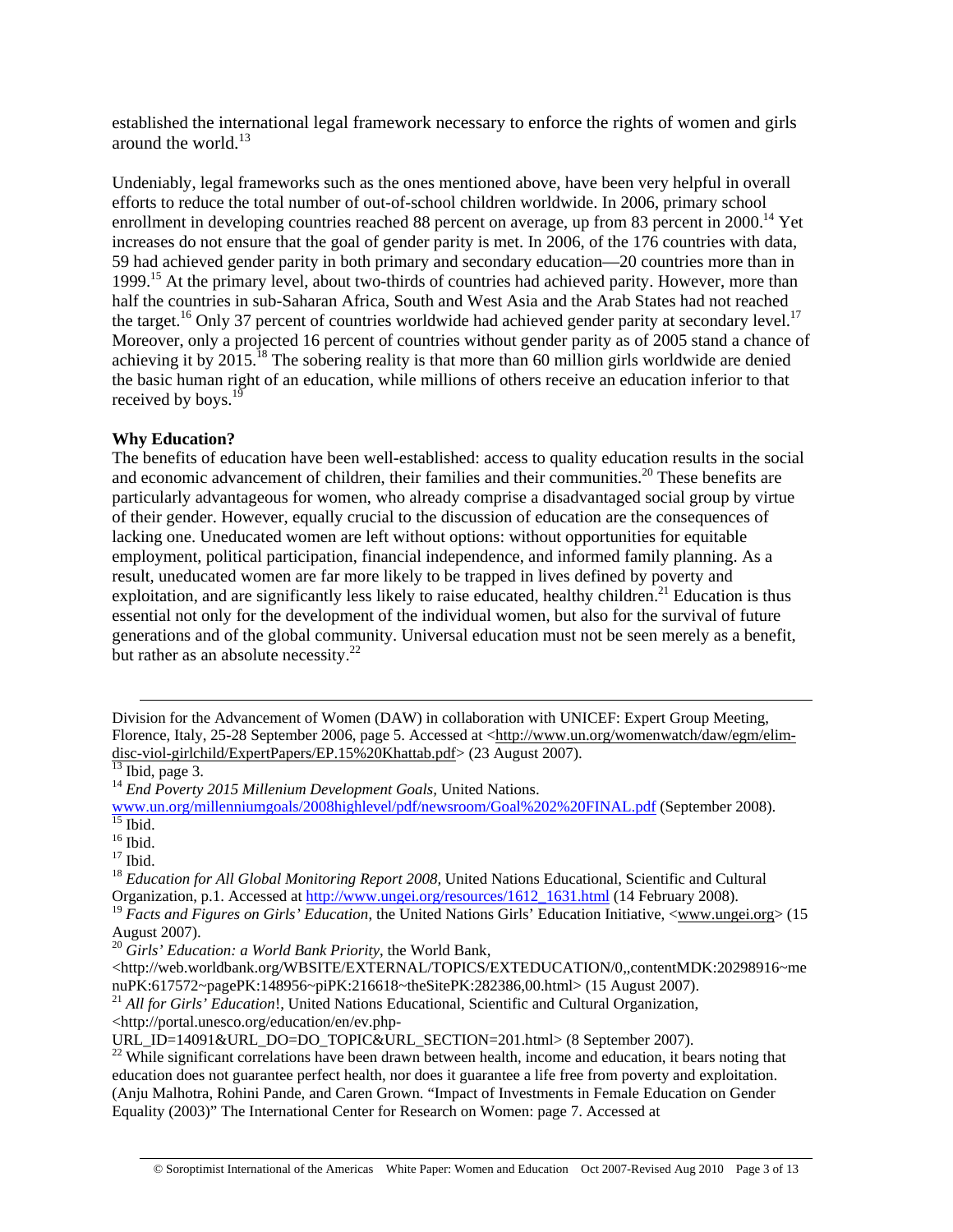### Economic Advancement

Education facilitates the economic advancement of women, which in turn facilitates their independence both in the home and in their communities. Educated women are more likely to enter the formal labor market, where earnings are higher than those of informal or home-based work. Also, an extra year of education beyond the average boosts girls' eventual wages by as much as 20 percent.23 Studies also show that a mother's ownership of assets makes a "significantly greater contribution" to a child's well-being than the father's ownership of assets, since women tend to spend their earnings on essential goods and services, whereas men are more likely to spend theirs on personal goods.<sup>24</sup> Finally, the larger community also benefits disproportionately from girls' participation in education: studies show that educating girls produces greater gains in productivity and income than educating boys, and cross-country studies examining the impact of female education on gross domestic product (GDP) "consistently demonstrate positive effects."<sup>25</sup>

### Health and Family Planning

Education helps mothers learn what they and their children need to do, and can do, to stay healthy.<sup>26</sup> For example, educated women are more likely to engage in protected sex with partners, thereby avoiding such major pandemics as the AIDS virus and other sexually-transmitted diseases. According to the United Nations Girls' Education Initiative (UNGEI), 700,000 cases of HIV in young adults could be prevented annually if all children received a complete primary education.<sup>27</sup> Educated women also are more likely to marry and become pregnant later in life than women without an education; in countries where girls often marry at age 14 or younger, later marriages and pregnancies greatly

Numerous other risk factors contribute to and detract from a woman's wellbeing. For example, the availability of health care also has an impact on a woman's use of medical services. In a study of Peru conducted by researcher Irma Elo in 1992, uneducated women in the city of Lima were found to be more likely to receive medical assistance for delivery and prenatal care than the most educated women in rural Sierra, since there was limited or no access to health services in the latter area. (Anju Malhotra, Rohini Pande, and Caren Grown. "Impact of Investments in Female Education on Gender Equality (2003)" The International Center for Research on Women: page 7. Accessed at

<http://csde.washington.edu/~scurran/files/readings/May12/ImpactInvestmentsFemaleEdu.pdf> (25 August 2007). UNESCO concludes that girls' education needs to be addressed in "a broader context that acknowledges the need to fight against hunger, rural poverty and other barriers to gender equity." (*What strategies are needed?,* The United Nations Educational, Scientific and Cultural Organization,

<http://portal.unesco.org/education/en/ev.php-

```
URL_ID=14506&URL_DO=DO_PRINTPAGE&URL_SECTION=201.html> (15 August 2007).
```
<sup>23</sup> Maureen A. Lewis and Marlaine E. Lockheed, *Inexcusable Absence: Why 60 Million Girls Still Aren't in School and What To Do about It* (Centre for Global Development, 2007). Chapter 1, page 25. Accessed online at <http://www.cgdev.org/content/publications/detail/11898> (28 October 2007); Psacharopoulos, George, and Harry Anthony Patrinos. 2002. "Returns to Investment in Education: A Further Update." World Bank Policy Research Working Paper 2881. Washington, D.C.: World Bank; Psacharopolous, George. 1994. "Returns to Investment in Education: A Global Update." *World Development* 22 (9): 1325-43. 24"The State of the World's Children (2005)", UNICEF: page 24. Accessed at

 <sup>&</sup>lt;http://csde.washington.edu/~scurran/files/readings/May12/ImpactInvestmentsFemaleEdu.pdf> (25 August 2007).

<sup>&</sup>lt;http://www.unicef.org/sowc05/english/sowc05.pdf> (16 September 2007). 25 E.A. Hanushek and D.D. Kimko. 2000. "Schooling Labor Nations." *American Economic Review* 90 (5): 1184–208; Barbara Herz and Gene B. Sperling. "What Works in Girls' Education: Evidence and Policies from the Developing World" (2004). The Council on Foreign Relations: p. 21. Accessed at

 $\frac{\text{th}}{26}$  Thid, p. 28.<br><sup>26</sup> Ibid, p. 28.

<sup>&</sup>lt;sup>27</sup> "Facts and Figures on Girls' Education (2006)", the United Nations Girls' Education Initiative. Accessed at <http://www.ungei.org/resources/files/Ungeifactsheet\_Nov06.pdf> (15 August 2007).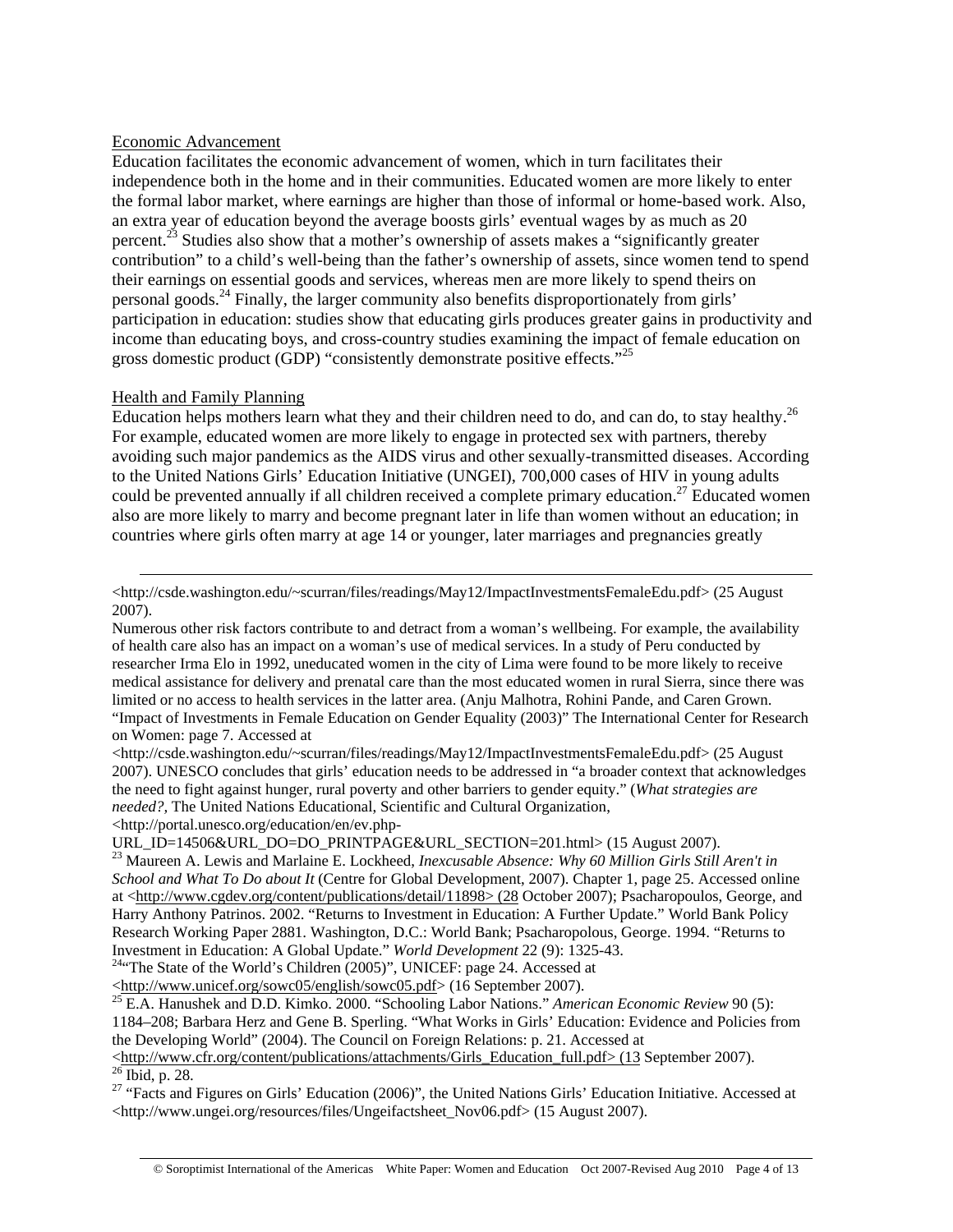reduce the likelihood of infant or maternal mortality.<sup>28</sup> On average, infant mortality declines as much as 10 percent for each year of girls' education, and research in Africa indicates as much as a 40 percent increase in child survival for mothers with five years of primary education.<sup>29</sup>

### Children and Education

The benefits of education span generations, as educated women are far more likely to send their own children to school.<sup>30</sup> In many countries each additional year of formal education completed by a mother translates into her children remaining in school for an additional one-third to one-half year.<sup>31</sup> A 2000 study of 14 countries suggests that an additional year of a mother's education raises the likelihood of her children's enrollment by as many as 6 percentage points.<sup>32</sup> The significant link between mother and child's education can be seen in West and Central Africa, where 54 percent of children with unschooled mothers are out of school. Even greater disparities are found in South Asia, Latin America and the Caribbean, where children of unschooled mothers are at least 2.5 times more likely to be out of school than those whose mothers have some education. In some countries, the gap widens to threefold and greater: Venezuela (4.8 times as likely), Suriname (4.4 times as likely), and India  $(3.3 \text{ times as likely})^{33}$ 

### **Patterns of Exclusion**

One hundred and fifteen million children are currently out of school: a figure representing 28 percent of all children at official school-entry age.<sup>34</sup> These children have been denied access to early education in one of three manners. The first is total exclusion: they never have attended school and they never will. The second is late entry: they will enter school late. The last is early drop-out: they have left school without completing their education.<sup>35</sup> Globally, two out of three children who were not in school in the 2001-2002 academic year will probably never attend during their primary schoolage years.<sup>36</sup> Twenty-nine percent of the total number of out-of-school children will enter school late.<sup>37</sup>

Among individual countries, patterns of exclusion (total exclusion, late entry and early drop-out) occur in varying degrees. In West, Central, East, and Southern Africa, the majority of children out of school will never attend.<sup>38</sup> The same is true in South Asia: 36 percent of children at entry age are not in school, and most of them never will be. By contrast, in Latin America, East Asia, the Caribbean, and industrialized countries, out-of-school children will typically enter school late.<sup>39</sup> Notably, the

 <sup>28</sup> Maureen A. Lewis and Marlaine E. Lockheed, *Inexcusable Absence: Why 60 Million Girls Still Aren't in School and What To Do about It* (Centre for Global Development, 2007). Chapter 1, page 25-26. Accessed online at <http://www.cgdev.org/content/publications/detail/11898> (28 October 2007).  $29$  Ibid, 25.

<sup>&</sup>lt;sup>30</sup> "Children Out of School: Measuring Exclusion from Primary Education (2005)", the United Nations Educational, Scientific and Cultural Organization Institute for Statistics: 48.

<sup>&</sup>lt;sup>31</sup> *Girls' Education*. The World Bank.

http://web.worldbank.org/WBSITE/EXTERNAL/TOPICS/EXTEDUCATION/0,,contentMDK:20298916~men<br>uPK:617572~pagePK:148956~piPK:216618~theSitePK:282386,00.html#how (2009).

<sup>&</sup>lt;sup>32</sup> Maureen A. Lewis and Marlaine E. Lockheed, *Inexcusable Absence: Why 60 Million Girls Still Aren't in School and What To Do about It* (Centre for Global Development, 2007). Chapter 1, page 26. Accessed online at <http://www.cgdev.org/content/publications/detail/11898> (28 October 2007).

<sup>&</sup>lt;sup>33</sup> "Children Out of School: Measuring Exclusion from Primary Education (2005)", the United Nations Educational, Scientific and Cultural Organization Institute for Statistics: 45.

<sup>34</sup> Ibid. p. 29.

 $^{35}$  Ibid.  $\,$ 

 $^{\rm 36}$  Ibid.

<sup>37</sup> Ibid.

<sup>38</sup> Ibid.

 $39$  Ibid.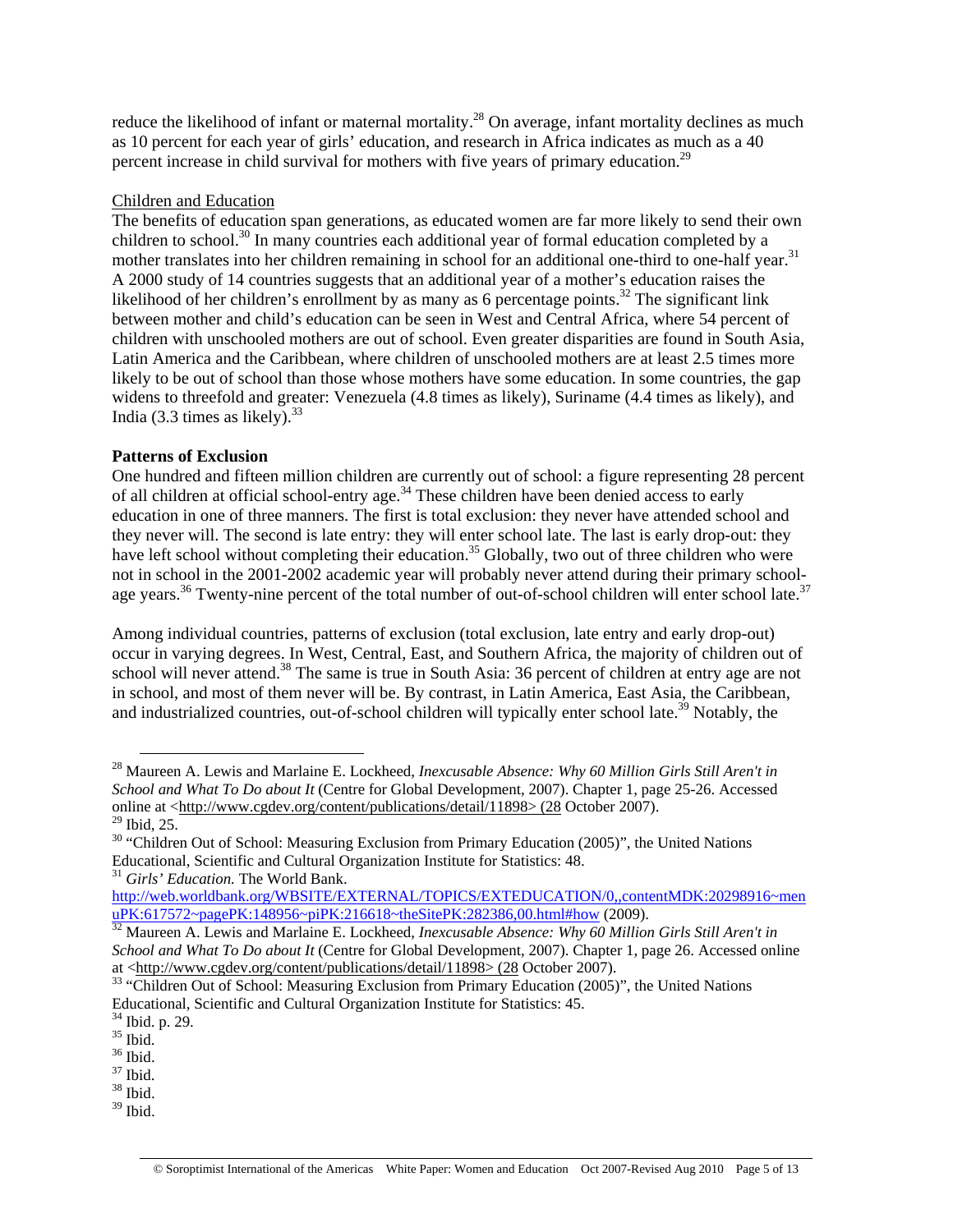highest rates of exclusion occur in low-income countries. Countries with exclusion rates greater than 10 percent include those in Africa, in addition to Nepal, India, Bangladesh, Lao PDR and Cambodia $40$ 

## **Barriers to Accessing Early Education**

It is impossible to examine girls' unequal access to education without examining the factors precluding it: sexist cultural norms, poverty, poor health, and safety issues. Girls are already disproportionately disadvantaged in these areas. Of the 1.5 billion people living in absolute poverty, 70 percent are women.<sup>41</sup> Of the 550 million working poor, 330 million (60 percent) are women.<sup>42</sup> Worldwide, 62 percent of 15 to 24 year-olds infected with HIV are female; in sub-Saharan Africa, young women are three times more likely than young men to be living with the disease.<sup>43</sup> These factors are frequently intertwined with one another, contributing not only to low educational participation early in life but to a lifelong cycle of exclusion from economic and social advancement: poor women are less likely to be educated, and uneducated women are more likely to be poor.<sup>44</sup>

## Sexist Cultural Norms

Sexist cultural norms constitute the most deeply-entrenched and widespread barrier to girls accessing education and remaining in school. Parental preference for the education of boys over girls is a particularly prevalent norm, linked to larger cultural values that exclude women from economic and political participation.<sup>45</sup> In many countries, education of girls is not seen a worthwhile investment. In a recent World Values Survey (1999-2004), roughly two-thirds of male respondents in Bangladesh indicated that university education for boys should be "prioritized" over that of girls; this perspective was indicated by at least one-third of male respondents from the Islamic Republic of Iran, Mexico and Uganda. $46$ 

In addition to parental preference of boys, sexist cultural norms may also be manifested in the classroom, such as in curricular stereotyping. For example, teachers may use textbooks or other material that either depict women performing stereotypical domestic work, or do not depict them at all.<sup>47</sup> Gendered divisions of labor in the larger society are also frequently mirrored in school: girls are more often made to perform school maintenance tasks or are denied physical exercise.<sup>48</sup> Finally, sexual harassment and assault by male students and teachers is a prevalent problem linked to

 $40$  Ibid, p. 30.

<sup>41</sup> *Women and the Economy*, the United Nations Platform for Action Committee, <http://www.unpac.ca/economy/whatcauses.html> (13 September 2007).

<sup>&</sup>lt;sup>42</sup> A Global Call to Action for Women Workers' Rights,, International Confederation of Trade Unions.

<sup>&</sup>lt;http://www.icftu.org/www/pdf/Factssheet\_womenEN.pdf> (15 August 2007). 43 *No Easy Journey*, United Nations Girls Education Initiative,

<sup>&</sup>lt;http://www.ungei.org/gap/educationJourney.php> September 2007). 44 Maureen A. Lewis and Marlaine E. Lockheed, *Inexcusable Absence: Why 60 Million Girls Still Aren't in School and What To Do about It* (Centre for Global Development, 2007). Chapter 2, page 47. Accessed online at <http://www.cgdev.org/content/publications/detail/11898> (28 October 2007). 45 *The barriers to educating girls*, UNICEF, <http://www.unicef.org/girlseducation/index\_barriers.html> (23

August 2007).

<sup>&</sup>lt;sup>46</sup> "The State of the World's Children (2007)", the United Nations Children's Fund: page 8. Accessed at <http://www.unicef.org/sowc07/docs/sowc07.pdf> (1 September 2007). 47 *The barriers to educating girls*, UNICEF, <http://www.unicef.org/girlseducation/index\_barriers.html> (23

August 2007).

 $48$  Ibid.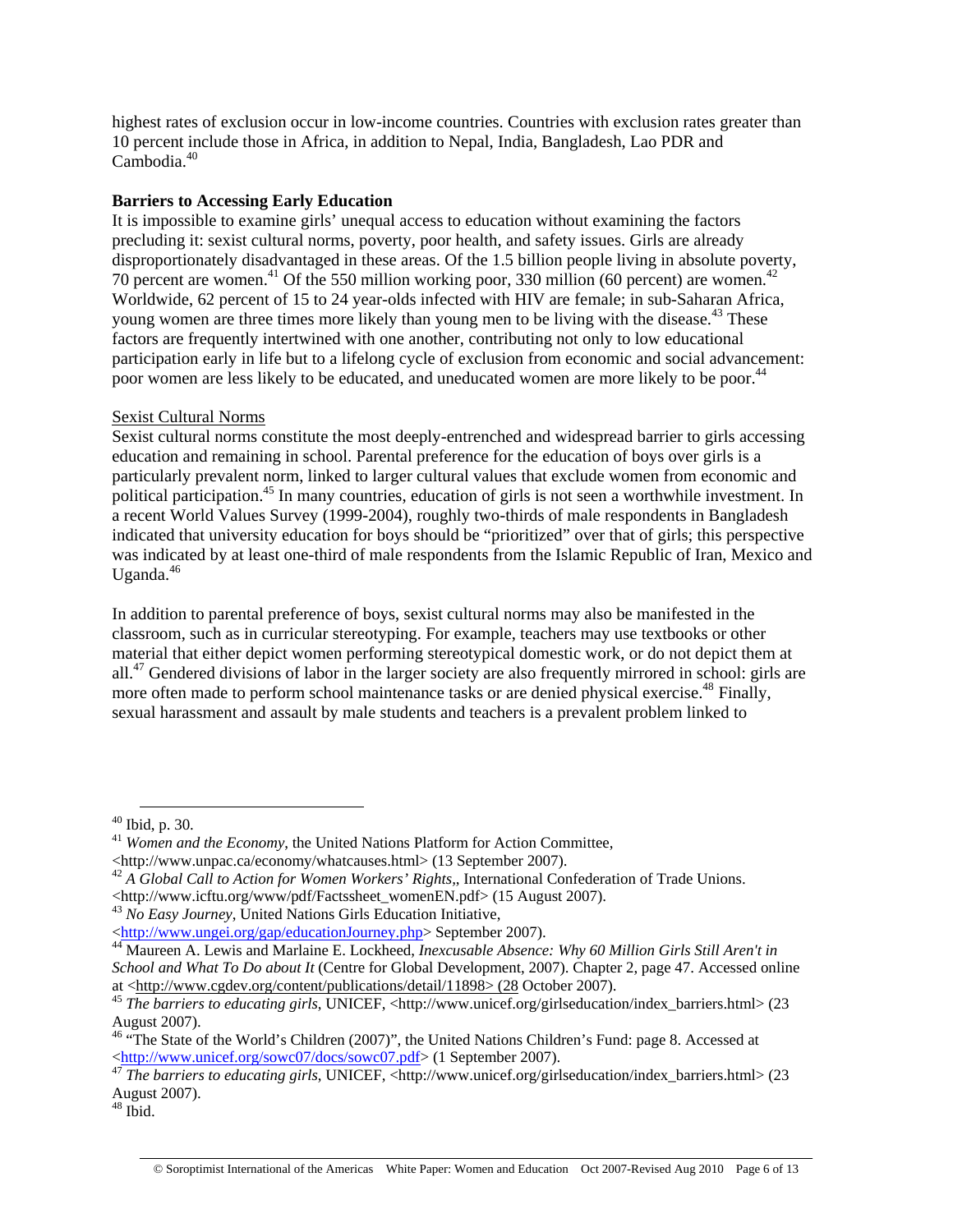culturally-prevalent attitudes supporting the devaluation and objectification of the female body.<sup>49</sup> A 2000 study reported that 22 percent of adolescent Ecuadorian girls had been victims of sexual abuse in an educational setting.<sup>50</sup>  $\overline{A}$  2000 report by the South African Medical Research Council found that 50 percent of schoolgirls had been forced to have sex against their will; one-third of such encounters were perpetrated by teachers.<sup>51</sup>

### Poverty

A family's income and the availability of low-cost education contribute greatly to a family's decision to send children to school. Recent survey data of 80 countries show that children of primary school age who live in the poorest 20 percent of households are three times more likely to be out of school than children living in the richest 20 percent.<sup>52</sup> In the Middle East, North Africa, Latin America and the Caribbean, the disparities are even greater: children in the lowest 20 percent are 4.5 times more likely to be out of school than those in the wealthiest 20 percent.<sup>53</sup> In 2002, 68 percent of parents surveyed in Tajikistan considered family poverty and the increased costs of education as the primary reason for girls' non-attendance.<sup>54</sup> In addition to tuition, other gendered costs associated with education may limit its accessibility. For example, the direct costs of schooling were estimated to be 14 percent more for girls than for boys at primary level, due in part to unequal prices of school uniforms.<sup>55</sup> The costs of books and transportation are other considerations. Poverty is a particularly significant barrier in developing countries, which lack the resources needed to provide low-cost or free education to low-income children who need it the most.<sup>56</sup>

Furthermore, the current global economic downturn threatens the progress of educational outcomes by reducing the ability of both households and governments to invest in education. School enrollments are at risk during this crisis, especially for girls who are often denied education in preference to boys, with the greatest risk in poor countries suffering the effects of diminished fiscal resources and fewer jobs.<sup>57</sup>

#### Child labor

In many developing countries, one of the most common reasons for children's absence from school is that their parents put them to work.<sup>58</sup> The International Labour Organization (ILO) estimates that 218 million children between the ages of five and 17 currently work in developing countries. Of these,

URL\_ID=23023&URL\_DO=DO\_TOPIC&URL\_SECTION=201.html> (13 September 2007).

 $51$  Ibid, page 127.

URL\_ID=23023&URL\_DO=DO\_TOPIC&URL\_SECTION=201.html> (13 September 2007).

http://web.worldbank.org/WBSITE/EXTERNAL/TOPICS/EXTEDUCATION/0,,contentMDK:20040939~men<br>uPK:282393~pagePK:148956~piPK:216618~theSitePK:282386,00.html (April 2009).

<sup>58</sup> "Global Monitoring Report" (2003-2004), the United Nations Educational, Scientific and Cultural Organization: page 120. Accessed at <http://portal.unesco.org/education/en/ev.php-

<sup>&</sup>lt;sup>49</sup> Global Monitoring Report" (2003-2004), the United Nations Educational, Scientific and Cultural Organization: pages 144-147. Accessed at <http://portal.unesco.org/education/en/ev.php-

<sup>&</sup>lt;sup>52</sup> "Children Out of School: Measuring Exclusion from Primary Education (2005)", the United Nations Educational, Scientific and Cultural Organization Institute for Statistics: 42.

 $^{53}$  Ibid.

<sup>54 &</sup>quot;Global Monitoring Report" (2003-2004), the United Nations Educational, Scientific and Cultural Organization: page 135. Accessed at <http://portal.unesco.org/education/en/ev.php-

<sup>56</sup> Maureen A. Lewis and Marlaine E. Lockheed, *Inexcusable Absence: Why 60* Million Girls Still Aren't in School and What To Do about It (Centre for Global Development, 2007). Chapter 1, page 19. Accessed online at <http://www.cgdev.org/content/publications/detail/11898> (28 October 2007). 57 *Education at a Glance.* The World Bank.

URL\_ID=23023&URL\_DO=DO\_TOPIC&URL\_SECTION=201.html> (13 September 2007).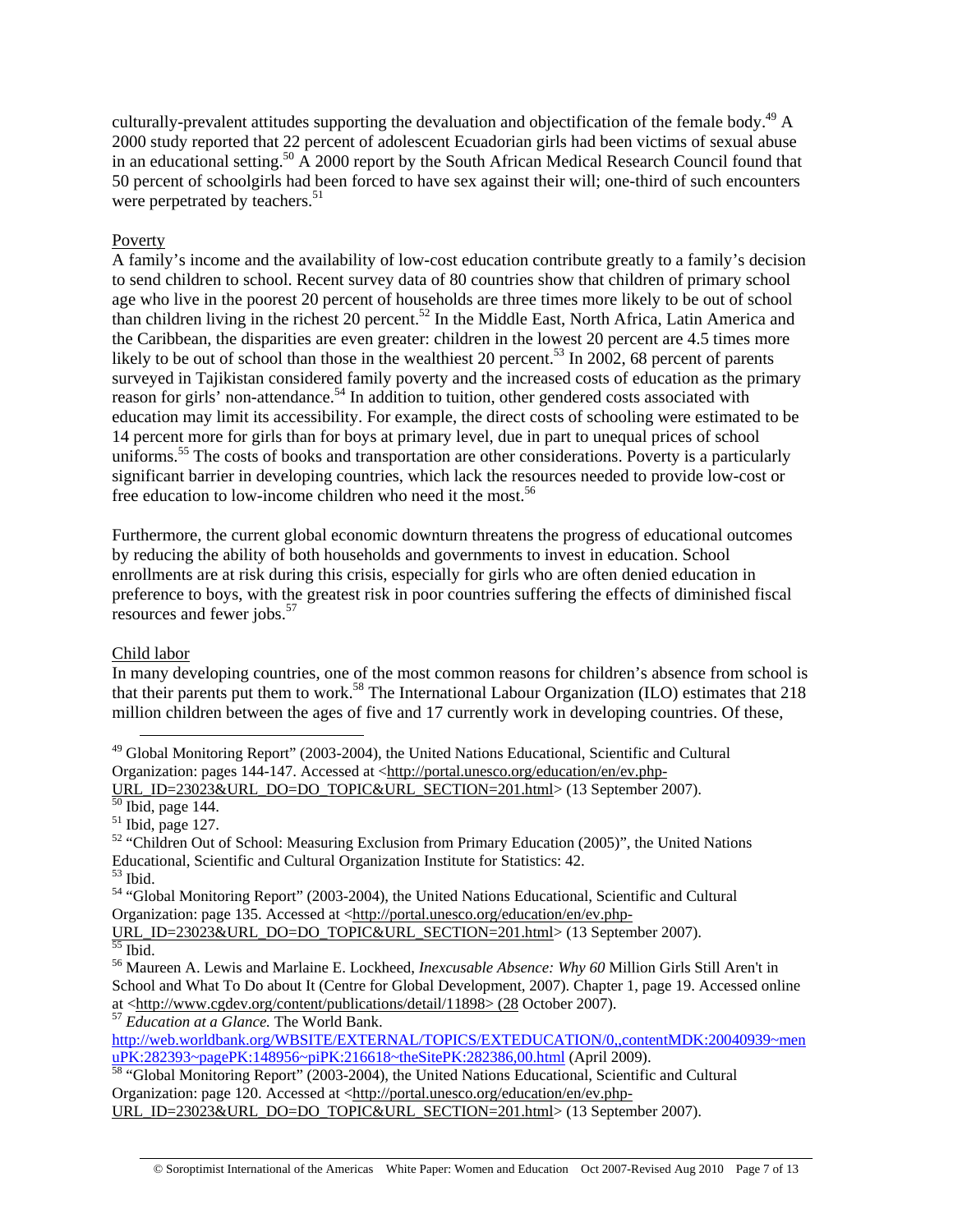122.3 million children work in the Asia-Pacific region, 49.3 million work in Sub-Saharan Africa, and 5.7 million work in Latin America and the Caribbean.<sup>59</sup> The nature and prevalence of child labor is frequently gendered. The United Nations Children's Fund (UNICEF) confirms that girls are "often the first to be withdrawn from school in times of financial distress."  $60$  In fact, the ongoing global financial crisis continues to force more girls into work as financially squeezed families withdraw their daughters from school to seek jobs.<sup>61</sup> In addition, due to sexist cultural norms girls are more likely to be sent to work regardless of household need. In rural Pakistan, a 2000 study found that boys work only when their income contribution is necessary to household survival, whereas girls are forced to work even when their households could subsist without the money.<sup>62</sup> In Somalia, more than 50 percent of girls between the ages of five and 14 are working.<sup>63</sup> It is important to note that these figures are all estimates. No global data exist with regards to how many children routinely perform domestic chores and other household work that does not lead to marketable output.<sup>64</sup> Girls, who are far more likely than boys to perform such labor, are therefore more likely to be underreported as working.<sup>65</sup>

### Early Pregnancy

Many schools are unequipped or unwilling to enroll pregnant students. This is a particularly prevalent problem in Sub-Saharan African countries, where many girls become pregnant during their early adolescence. Data compiled by the Forum for African Women Educationalists (FAWE) in eastern and southern Africa confirms that many girls are expelled from school, or drop out, after becoming pregnant.66 Similar trends have occurred in Malawi, Chile, and the United Republic of Tanzania, in which pregnancy was cited as an "important reason" for girls dropping out and being expelled from school.<sup>67</sup>

## HIV/AIDS

The impact of HIV/AIDS differs for boys and girls, resulting in increased barriers to accessing and staying in school.<sup>68</sup> The gendered impact of HIV/AIDS is largely attributable to sexist cultural norms, such as girls' traditional role as caregiver; girls are more likely than boys to drop out of school to care for an infected family member. HIV-positive girls are less likely than males to receive family support and resources, and therefore succumb more quickly to the virus. Girls orphaned by the death of parents due to AIDS are also more likely to be withdrawn from school than boys in order to work.<sup>69</sup>

## Safety

<sup>&</sup>lt;sup>59</sup> *Child Labor*, Human Rights Watch,  $\frac{\text{http://hrw.org/children/labor.htm}}{0}$  (8 September 2007).<br><sup>60</sup> "The State of the World's Children (2005), UNICEF: page 17. Accessed at  $\text{http://www.unicef.org/sowc05/english/sowc05.pdf}$  (16 September 2007).

Financial crisis could force more girls into work. IRIN, a project of the UN Office for the Coordination of<br>Humanitarian Affirs. (June 2009). <u>http://www.irinnews.org/Report.aspx?ReportId=84817</u>

 $^{62}$  Global Monitoring Report" (2003-2004), the United Nations Educational, Scientific and Cultural Organization: page 125. Accessed at <http://portal.unesco.org/education/en/ev.php-

URL\_ID=23023&URL\_DO=DO\_TOPIC&URL\_SECTION=201.html> (13 September 2007).<br><sup>63</sup> Ibid.

<sup>&</sup>lt;sup>64</sup> "Global Monitoring Report" (2003-2004), the United Nations Educational, Scientific and Cultural Organization: page 120-121. Accessed at <http://portal.unesco.org/education/en/ev.php-

URL\_ID=23023&URL\_DO=DO\_TOPIC&URL\_SECTION=201.html> (13 September 2007).  $\frac{65}{65}$  Ibid, p. 121.

<sup>&</sup>lt;sup>66</sup> Global Monitoring Report" (2003-2004), the United Nations Educational, Scientific and Cultural Organization: page 125. Accessed at <http://portal.unesco.org/education/en/ev.php-

URL\_ID=23023&URL\_DO=DO\_TOPIC&URL\_SECTION=201.html> (13 September 2007).<br><sup>67</sup> Ibid.

 $68$  Ibid.

 $69$  Ibid.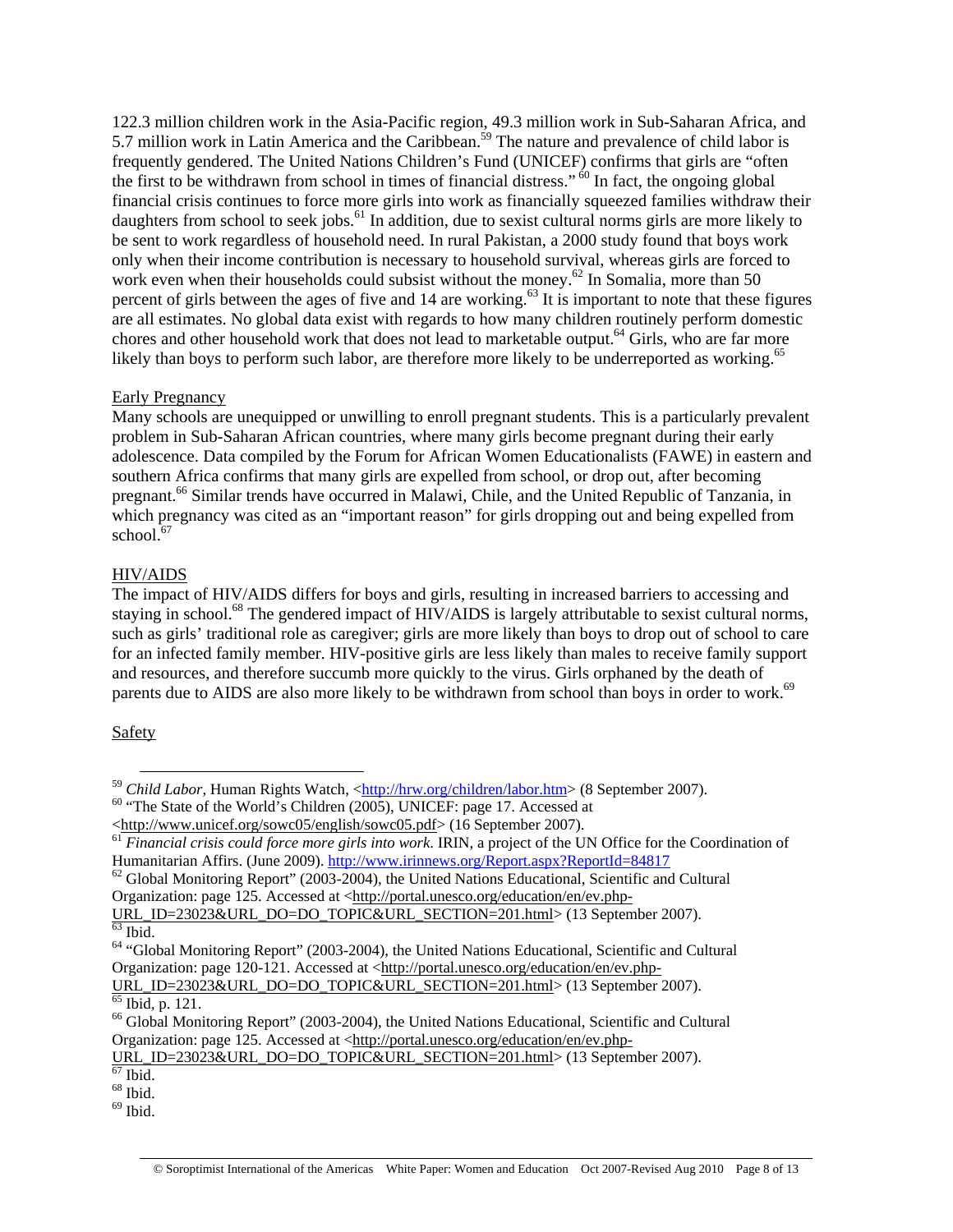Safety of the girl—both en route to school and in the classroom—is an important consideration for parents. In times of conflict, safety issues are of particularly high concern due to the increased threat of rape and sexual exploitation by soldiers.<sup>70</sup> The link between conflict and access to education is significant: of the 25 countries with the lowest levels of female adult literacy, 10 are either experiencing armed conflict or recovering from it.<sup>71</sup> Of the 17 Sub-Saharan countries in which enrolment rates declined in the 1990s, six are states that are affected by or are recovering from major armed conflict. It is currently estimated that 50 percent of out-of-school children live in countries in the midst of or recovering from conflict.<sup>72</sup> However, even during times of peace, safety remains a concern for women and girls: rape and sexual harassment do not occur exclusively in times of war. Many families prevent their daughters from attending school, particularly if the school is a great distance from home, out of concern for their well-being en-route.<sup>73</sup> As discussed earlier, the high prevalence of sexual harassment and rape at school is another reason for gender disparities in enrolment and level of education obtainment.

#### Quality of Facilities

In efforts to increase girls' participation and retention in school, a school's physical environment is just as important as school safety, especially after the onset of puberty.<sup>74</sup> Inadequate sanitation disproportionately affects school participation and retention of female students.<sup>75</sup> In sub-Saharan Africa, for example, half the female dropouts in primary school are due to poor water and the lack of separate latrines.<sup>76</sup> However, when efforts to improve school facilities address the needs of girls, a direct increase in female enrollment follows. For instance, after a UNICEF school sanitation program was implemented in Bangladesh, female enrollment increased by 11 percent.<sup>77</sup> In addition, natural disasters impact a girl's ability to receive an education. Whether the Haiti earthquake or floods in Pakistan, re-establishing education is vitally important, so that both boys and girls are provided with structured safe spaces to learn and play.<sup>78</sup> In its rebuilding efforts, it is critical for the international community to ensure that the education system is built back better to provide children, girls and boys alike, with a quality education that is their right.<sup>79</sup>

#### **Is Primary School Enough?**

While universal primary education is the world's current goal, it must not be the last. Achieving universal enrollment in secondary education raises the next big challenge for the global community.

Like primary education, secondary education facilitates the economic and social advancement of women and their communities. However, women's secondary education also brings economic and social benefits above and beyond those brought by early education: "Female education at higher levels is consistently associated with improved health outcomes and with stronger effects than lower

 $70$  Global Monitoring Report" (2003-2004), the United Nations Educational, Scientific and Cultural Organization: page 129. Accessed at <http://portal.unesco.org/education/en/ev.php-

 $\underline{\text{UKL}}$ \_ID=23023&URL\_DO=DO\_TOPIC&URL\_SECTION=201.html> (13 September 2007).

 $^{72}$  Ibid.

 $^{73}$  Ibid.

<sup>74</sup> *Education for All Global Monitoring Report 2008,* United Nations Educational, Scientific and Cultural Organization, p.86. Accessed at < http://www.ungei.org/resources/1612\_1631.html> (14 February 2008).  $75$  Ibid., p. 2.

<sup>76</sup> Ibid., p. 86.

 $77$  Ibid., p. 87.

<sup>78</sup> *Statement on UNGEI Secretariat on the situation in Haiti.* United Nations Girls' Education Initiative. (January 2010.) www.ungei.org/news/index\_2348.html?q

 $79$  Ibid.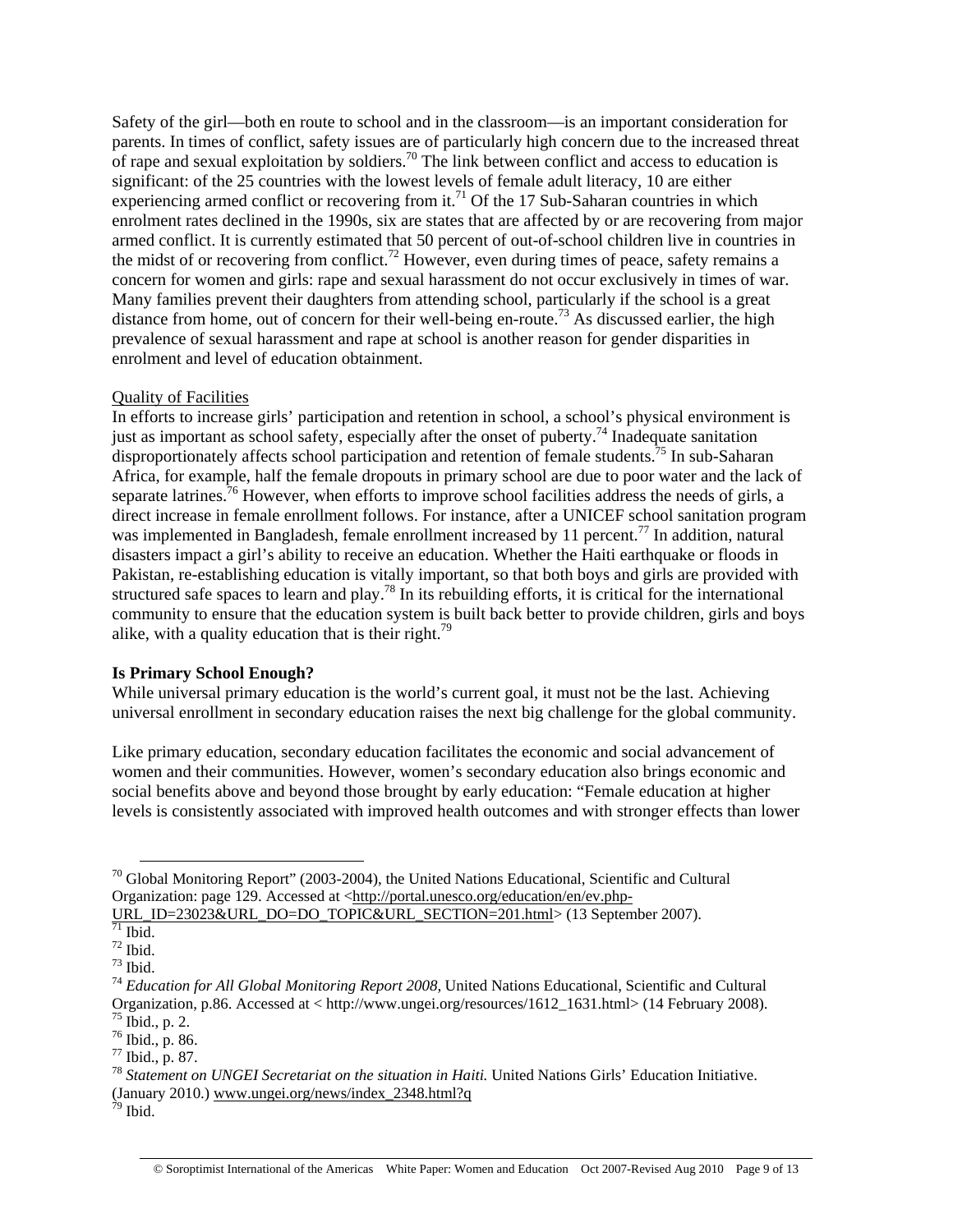levels of schooling."80 In its 2007 "State of the World's Children" report, the United Nations' Children's Fund similarly reaffirmed that secondary education is "singularly effective in delaying the age at which a young woman first gives birth and it can enhance freedom of movement and maternal health."81 Secondary education also has been proven to "further strengthen women's bargaining power within households" and it remains a significant factor in providing opportunities for women's participation in political decision-making. $82$ 

Despite its many benefits, global attention to secondary schooling has suffered during recent efforts to ensure that all children worldwide complete primary school.<sup>83</sup> Moreover, this focus on primary school enrollment disproportionately affects the enrollment of female students at the secondary level. While secondary-school enrollment varies greatly by region—25 percent of girls attend secondary school in Africa, while more than 90 percent of girls in Europe attend secondary school<sup>84</sup>—worldwide only 37 percent of countries have achieved gender parity at the secondary level.<sup>85</sup> And in some countries, girls' enrollment at the secondary level has stalled altogether. In South Asia, female secondary school enrollment is 75 percent of boys' and in Sub-Saharan Africa it is 80 percent of boys'.<sup>86</sup>

Establishing universal secondary education, and providing it to women regardless of their age, should be the world's ultimate goal. However, the process to establish universal education must be taken step by step, and universal primary education is undoubtedly step one.

## **Taking Action**

Eliminating the many barriers to universal education has long been a United Nations' goal. In the 1960s, a set of conferences convened by United Nations' Educational, Scientific and Cultural Organization (UNESCO) established the target date of 1980 for the achievement of universal primary education. The second target date was established in 1990, when the World Conference on Education for All promoted a new vision for education and restated the universal primary education goal for achievement by the turn of the century. Again, the target date passed without the goal having been achieved.

In September 2000, the largest group of world leaders in history gathered for the Millennium Summit at United Nations headquarters in New York. Representatives from 189 Member States convened to address global crises such as poverty and AIDS. By the end of the convention, leaders set down the "Millennium Declaration", a series of collective priorities for peace and security, poverty reduction, preservation of the environment and increased protection of human rights. Dubbed a "blueprint for a better future", the Millennium Declaration consisted of eight Millennium Development Goals, the second and third of which sought to combat barriers to education (specifically those faced by women):

at <http://www.cgdev.org/content/publications/detail/11898> (28 October 2007). 84 Ibid, page 26.

 <sup>80</sup> Anju Malhotra, Rohini Pande, and Caren Grown. "Impact of Investments in Female Education on Gender Equality." The International Center for Research on Women: 2003, page 4. Accessed at <http://csde.washington.edu/~scurran/files/readings/May12/ImpactInvestmentsFemaleEdu.pdf> (25 August

<sup>2007).</sup> 

<sup>&</sup>lt;sup>81</sup> "The State of the World's Children (2007)", the United Nations Children's Fund: page 4. Accessed at  $\frac{\text{thttp://www.unicef.org/sowc07/docs/sowc07.pdf}}{\text{thid}}$  (1 September 2007).

<sup>83</sup> Maureen A. Lewis and Marlaine E. Lockheed, *Inexcusable Absence: Why 60 Million Girls Still Aren't in School and What To Do about It* (Centre for Global Development, 2007). Chapter 1, page 24. Accessed online

<sup>&</sup>lt;sup>85</sup> Education for All Global Monitoring Report 2008, United Nations Educational, Scientific and Cultural Organization, p.6. Accessed at < http://www.ungei.org/resources/1612\_1631.html> (14 February 2008). 86 Ibid.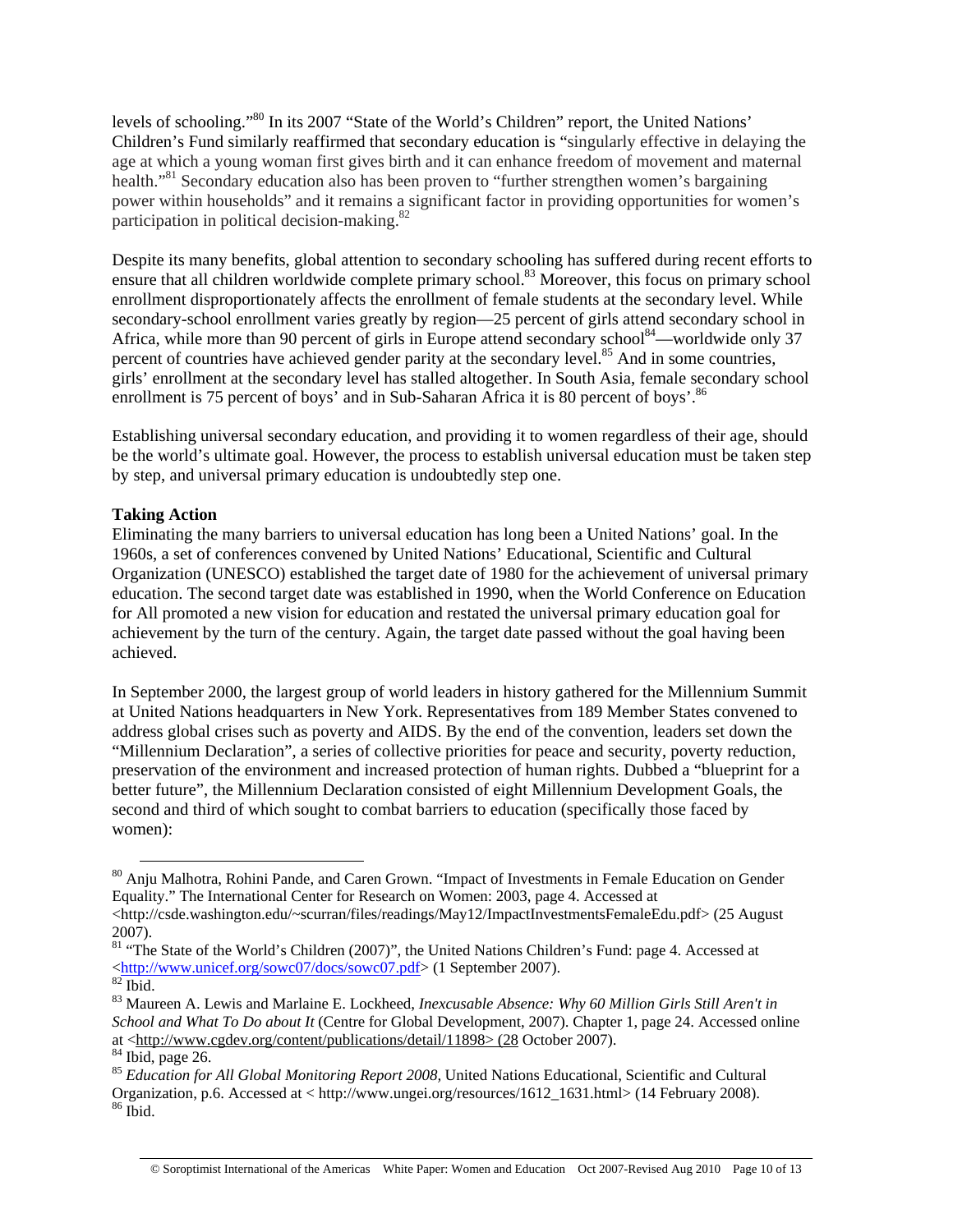Goal 2: Achieve universal primary education. Target—Ensure that, by 2015, children everywhere, boys and girls alike, will be able to complete a full course of primary schooling. Goal 3: Promote gender equality and empower women. Target—Eliminate gender disparity in primary and secondary education preferably by 2005 and at all levels of education no later than  $2015^{87}$ 

The most recent Millennium Development Goals Report (2009) demonstrates that progress has been made. In the developing world, enrollment in primary education reached 88 percent in 2007, up from 83 percent in 2000. In sub-Saharan Africa and Southern Asia, enrollment increased by 15 percentage points and 11 percentage points, respectively, from 2000 to 2007.<sup>88</sup> Even with these gains, however, sub-Saharan Africa continues to trail behind other regions: 30 percent of Sub-Saharan African children of primary school age are out of school. Worldwide, girls and children from poorer or rural families remain least likely to attend school.<sup>89</sup>

Neither enrolment nor attendance data reflect children who attend school sporadically, nor do data exist for many countries that are in "conflict or post-conflict situations."<sup>90</sup> Unfortunately, it seems unlikely that the objectives outlined in will be achieved by the selected date of 2015. Nonetheless, the Millennium Development Goals remain a unique and exemplary step towards achieving gender parity and promoting the economic and social advancement of women by education.

In addition, in 2010 the Dakar Declaration on Accelerating Girls' Education and Gender Equality was unanimously adopted by 200 participants, including scholars, government officials and education experts, at the conclusion of the "Engendering Empowerment: Education and Equality" conference in Senegal, organized by UNGEI to mark its  $10^{th}$  anniversary.<sup>91</sup> "Powerless and poor girls make up the most disadvantaged group in education," the declaration stated. "Achieving equity in education will entail putting in place a rights-based empowerment framework that will target the most vulnerable."<sup>92</sup>

#### **What can governments do?**

 $\overline{a}$ 

There is much work left to be done to improve access to and quality of education for girls. Most countries, even those with relatively high primary enrollment ratios, need to address gender equity issues. The United Nations Educational, Scientific and Cultural Organization (UNESCO) argues that, not only are national governments largely responsible for such improvement, they have the power to actually make a difference. In several countries where girls' enrollment has increased sharply since 1999, governments have taken special measures to increase their participation, namely by improving school structures, encouraging the recruitment of female teachers and making learning materials free.<sup>93</sup>

<sup>88 &</sup>quot;The Millennium Development Goals Report" (2009), the United Nations. Accessed at http://www.undp.org.sa/sa/index.php/en/newsroom/news-archive/206-the-millennium-development-goals-<br>report-2009.

 $\frac{89}{20}$  "The Millennium Development Goals Report" (2007), the United Nations: p. 10-11. Accessed at <http://www.un.org/millenniumgoals/pdf/mdg2007.pdf> (24 August 2007).Ibid, page 10.  $90$  Ibid.

<sup>91</sup> *Girls' education conference concludes with strong call to focus on the most marginalized children*. United Nations Girls' Education Initiative. (26 May 2010) www.ungei.org/news/index\_2525.html?q  $^{92}$  Ibid.

<sup>&</sup>lt;sup>93</sup> Education for All Global Monitoring Report 2008, United Nations Educational, Scientific and Cultural Organization, p.7. Accessed at < http://www.ungei.org/resources/1612\_1631.html> (14 February 2008).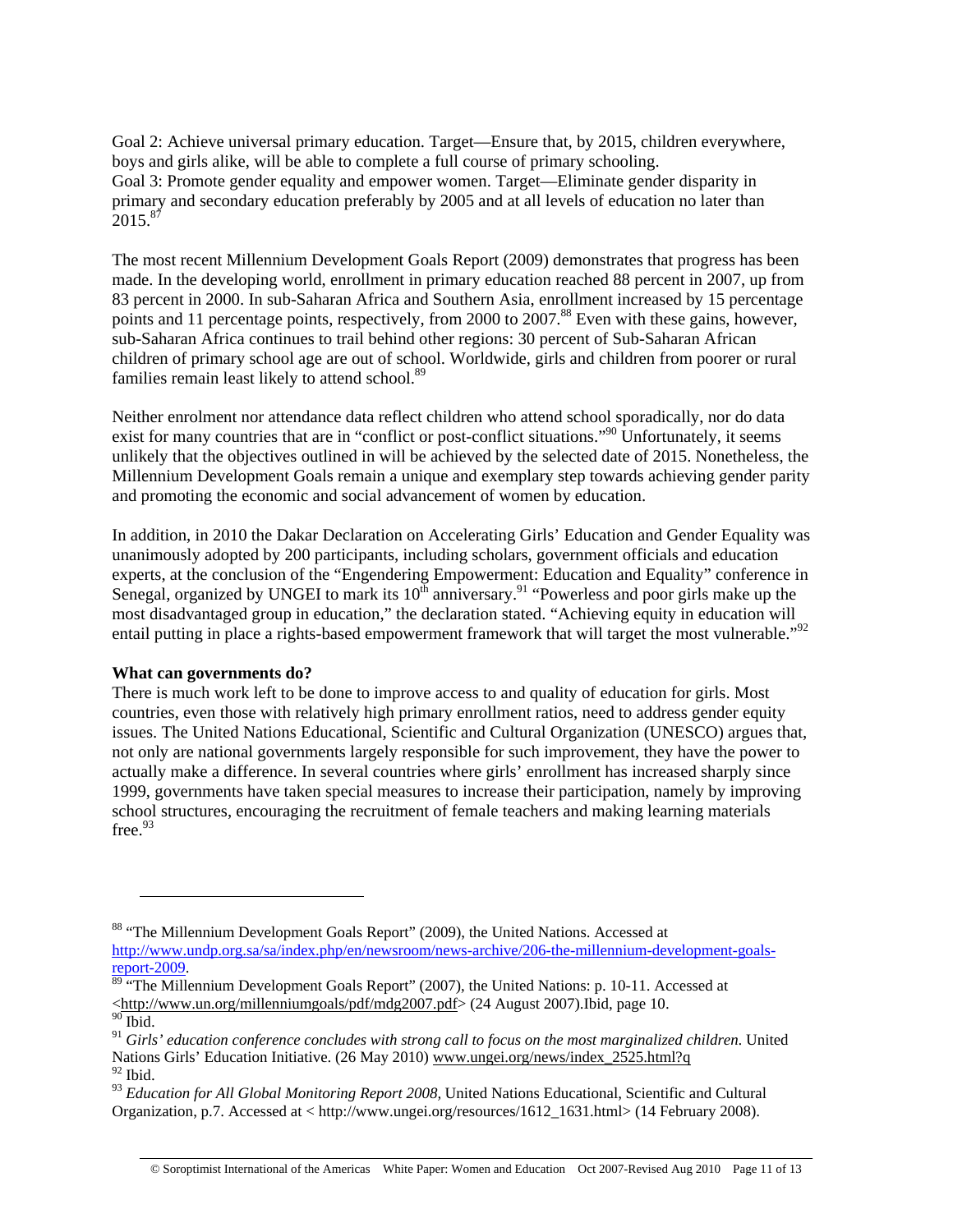Although overall gender disparities in access have improved between 1999 and 2005, gender equity remains elusive. Schools remain physically unsafe for female students and lack adequate sanitary facilities; while teacher attitudes and practices, along with curricula and textbooks, continue to be gender biased.<sup>94</sup> UNESCO argues that achieving gender equality will require a determined effort to move beyond mere parity and will require adopting behavioral and other changes in the quest to make available a full and equal education for all. According to UNESCO, one of the first priorities in achieving gender equity should be the implementation of free and compulsory education. Other priorities include but are not limited to:

- Eliminating child labor
- Supporting gender-responsive schools that allow pregnant girls and teenage mothers to continue their education
- Producing educational content relevant to local cultural and economic contexts
- Providing gender-sensitive curricula and textbooks
- Training more female teachers
- Building schools closer to girls' homes to increase access
- Making schools physically and psychologically safe for girls<sup>95</sup>

In addition to targeting all girls, specific and more intensive efforts are still needed to reach girls who face multiple exclusions—not only due to gender, but also to ethnicity, language barriers and religious beliefs within their communities.<sup>96</sup> These girls face additional barriers to education, many of which are unique to their regions. Therefore, local governments must also play a role in creating and maintaining—laws that benefit underprivileged women and girls.

## **Soroptimists and Education**

Soroptimist International is an international volunteer organization for business and professional women who work to improve the lives of women and girls, in local communities and throughout the word. Almost 100,000 Soroptimists in roughly 120 countries and territories contribute time and financial support to community-based and international projects benefiting women and girls. Clubs in Soroptimist International of the Americas receive numerous awards, such as the Soroptimist Women's Opportunity Awards, for implementing projects benefiting girls and women seeking education. Soroptimist also offers funds for club projects through the Soroptimist Club Grants for Women and Girls. Finally, individual clubs can choose to conduct community projects to help girls and women seeking education in the surrounding area.

## Soroptimist Women's Opportunity Awards

The Soroptimist Women's Opportunity Awards program is Soroptimist's major project. This award improves the lives of women by giving them the resources they need to improve their education, skills, and employment prospects. Each year, Soroptimist clubs in 19 countries and territories assist women in overcoming personal difficulties and improving their lives through education and skills training. The women may use the cash award to offset any costs associated with their efforts to attain higher education, including books, childcare and transportation. Past award recipients include Maria P., who worked as an unschooled field laborer until her husband deserted her and her two children. After her second husband deserted her, leaving her with no income, Maria applied for and received a

 <sup>94</sup> Ibid., p. 80-81.

<sup>&</sup>lt;sup>95</sup> "Building Momentum to Eliminate Gender Disparities by 2005." EFA Week in Pakistan (2003): pages 2-4. Accessed at <http://www.unesco.org/education/efa/Pakistan\_EFAweek.pdf> (15 September 2007). <sup>96</sup> Maureen A. Lewis and Marlaine E. Lockheed, *Inexcusable Absence: Why 60 Million Girls Still Aren't in* 

*School and What To Do about It* (Centre for Global Development, 2007). Chapter 4, page 113. Accessed online at <http://www.cgdev.org/content/publications/detail/11898> (28 October 2007).